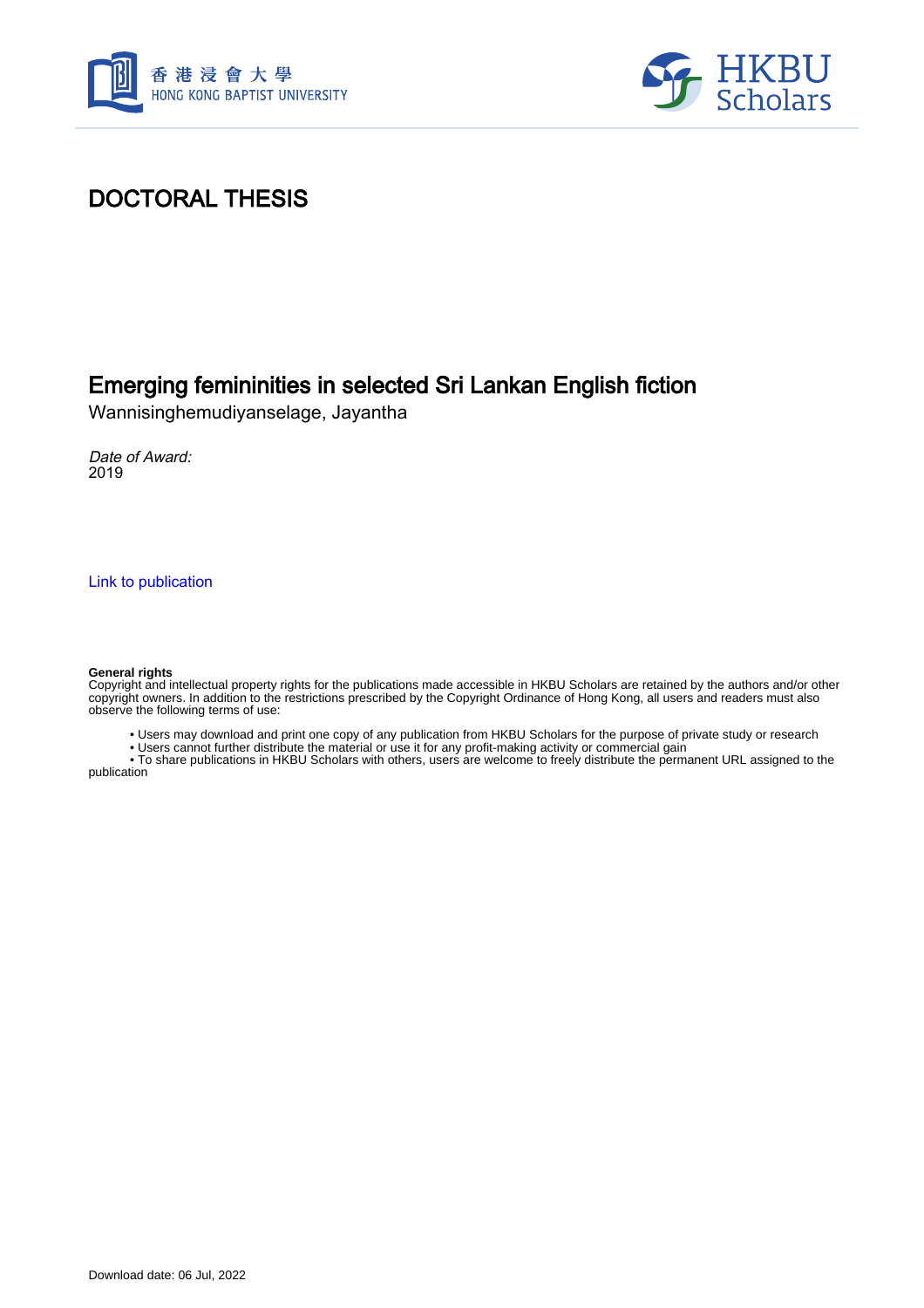### **ABSTRACT**

THESIS submitted by Wannisinghe Mudiyanselage Jayantha to Hong Kong Baptist University for the degree of Doctor of Philosophy and entitled "Emerging Femininities in Selected Sri Lankan English Fiction" May 2019.

The study documents the rise of emerging Sri Lankan feminine subjectivities as portrayed in post-independence novels in English by Punyakante Wijenaike, Nihal de Silva, and Chandani Lokuge. It attempts to interpret the rise of socially constructed traits of new womanhood and shifting gender norms responding to significant transformations in post-independence Sri Lanka economy and society during which the nation has rapidly shifted from a traditional rural economy to an industrialized since the 1978 free market reforms embraced with policies of globalization and neoliberalism. The selected novels are historicized by means of specific data indicating that any compensations traditionally afforded to Sri Lankan women through the collusion of colonialism with patriarchy are being challenged by the current globalization of opportunity and risk, even as Sri Lankan women continue to engage in the far older struggles for respect in traditional contexts and spaces (Wijenaike), take up arms in service in the name of nation-building projects (De Silva), or search for greater life opportunities by means of out- migration and eventual return (Lokuge).

Challenges to conventional colonial-patriarchal ideology, with attention to specific objects symbolizing alternative (or even "deviant") femininity long preceding modernity, are the central focus of Punyakante Wijenaike's *Giraya* and *Amulet*. The use of a Marxist-feminist approach, localized in the setting of the *walauwe*, allows for the examination of potentials and limits for women's subjectivities as they emerged in the earliest 1970s-era post-independence novels. Nihal de Silva's *The Road from Elephant Pass* explores the fictionalized portrayal of women soldiers, conscripted to the LTTE in the early 1980s, and the effects of a revolutionary posture upon traditional gender roles. The tension in de Silva's novel between the political liberation project as national/romantic allegory uniting Sinhala and Tamil causes as ultimately endorsing patriarchal claims of Anderson's "imagined communities" thesis in the dramatic context of women's participation in the civil war. Using a "Fourth World" sovereignty frame, the final chapter of the project analyzes the potential rewards and risks of diasporic experience, for women protagonists in Chandani Lokuge's *If the Moon Smiled* and *Turtle Nest*. Collectively, the analyses indicate how Sri Lankan novels in English have documented the struggles, potentials, and continuing vulnerabilities around the emergence of new feminine subjectivities for post-independence Sri Lankan women.

Key words: emerging feminine subjectivities; Sri Lankan patriarchal ideologies; (post)national allegory; fourth world; body sovereignty.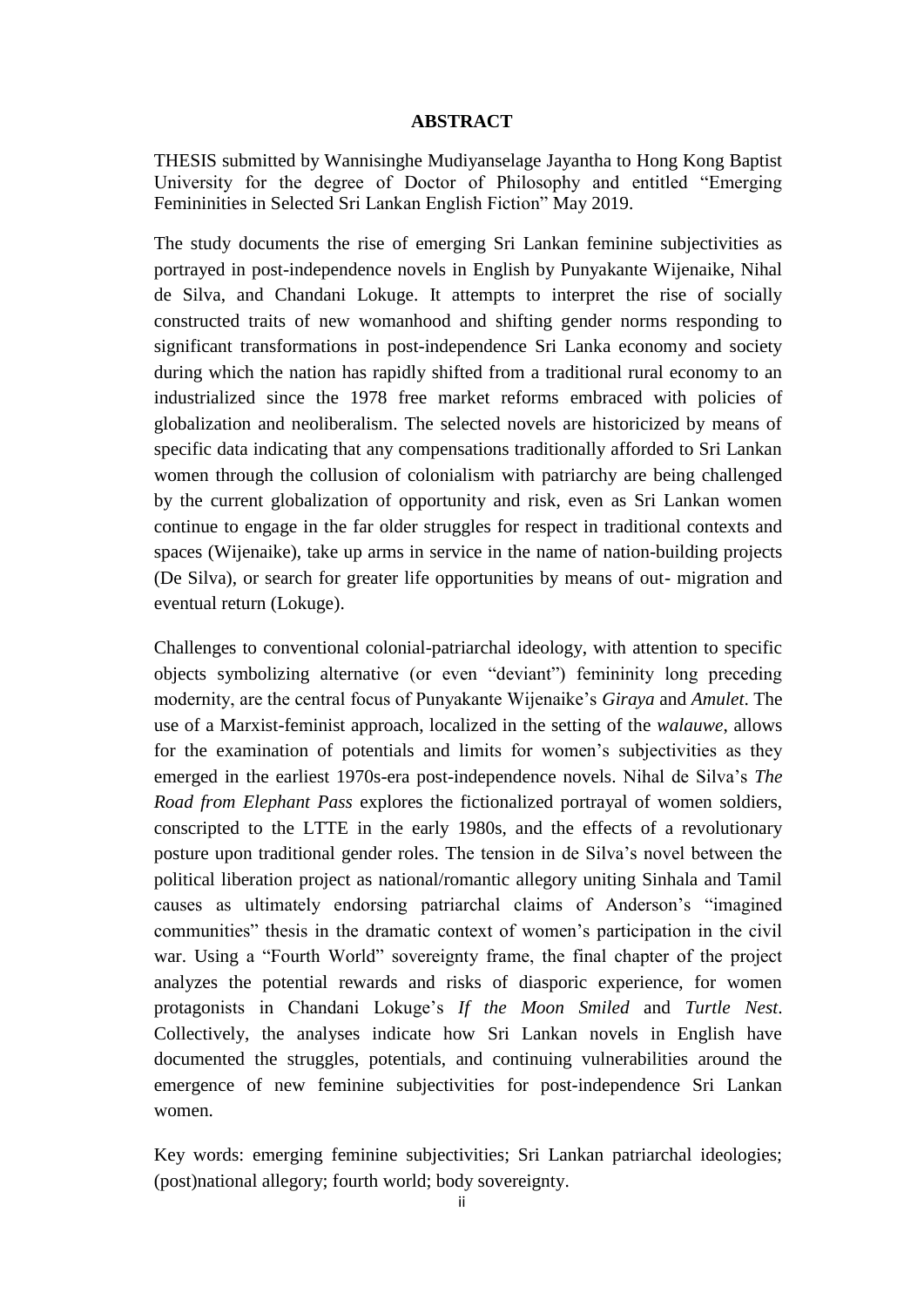### **TABLE OF CONTENTS**

| Declaration                                             | $\mathbf{i}$  |
|---------------------------------------------------------|---------------|
| Abstract                                                | $\mathbf{ii}$ |
| Acknowledgements                                        | iii           |
| Table of contents                                       | iv            |
| List of Tables                                          | vii           |
| List of Figures                                         | viii          |
| Abbreviations                                           | ix            |
| <b>Chapter One - Introduction</b>                       |               |
| Introduction                                            | $\mathbf{1}$  |
| Neoliberalism and Sri Lankan Women                      | $\mathbf{1}$  |
| Novels in English and Sri Lankan Writers                | 6             |
| Feminism and Marxist Feminism                           | 20            |
| <b>Western Approaches to Feminism</b>                   | 21            |
| Sri Lanka's Social Attributes as Articulated by English |               |
| Language Writers                                        | 26            |
| Literature Review: Sri Lankan Literature in English     | 29            |
| Work on Gender in Postcolonial Sri Lanka                | 32            |
| Theoretical Framework/Research Methodology              | 35            |
| <b>Chapter Summaries</b>                                | 39            |
| Scope and Limitations                                   | 44            |

### **Chapter Two - Sri Lankan Women and Femininity**

| <b>Historical Background</b> |  |
|------------------------------|--|
|------------------------------|--|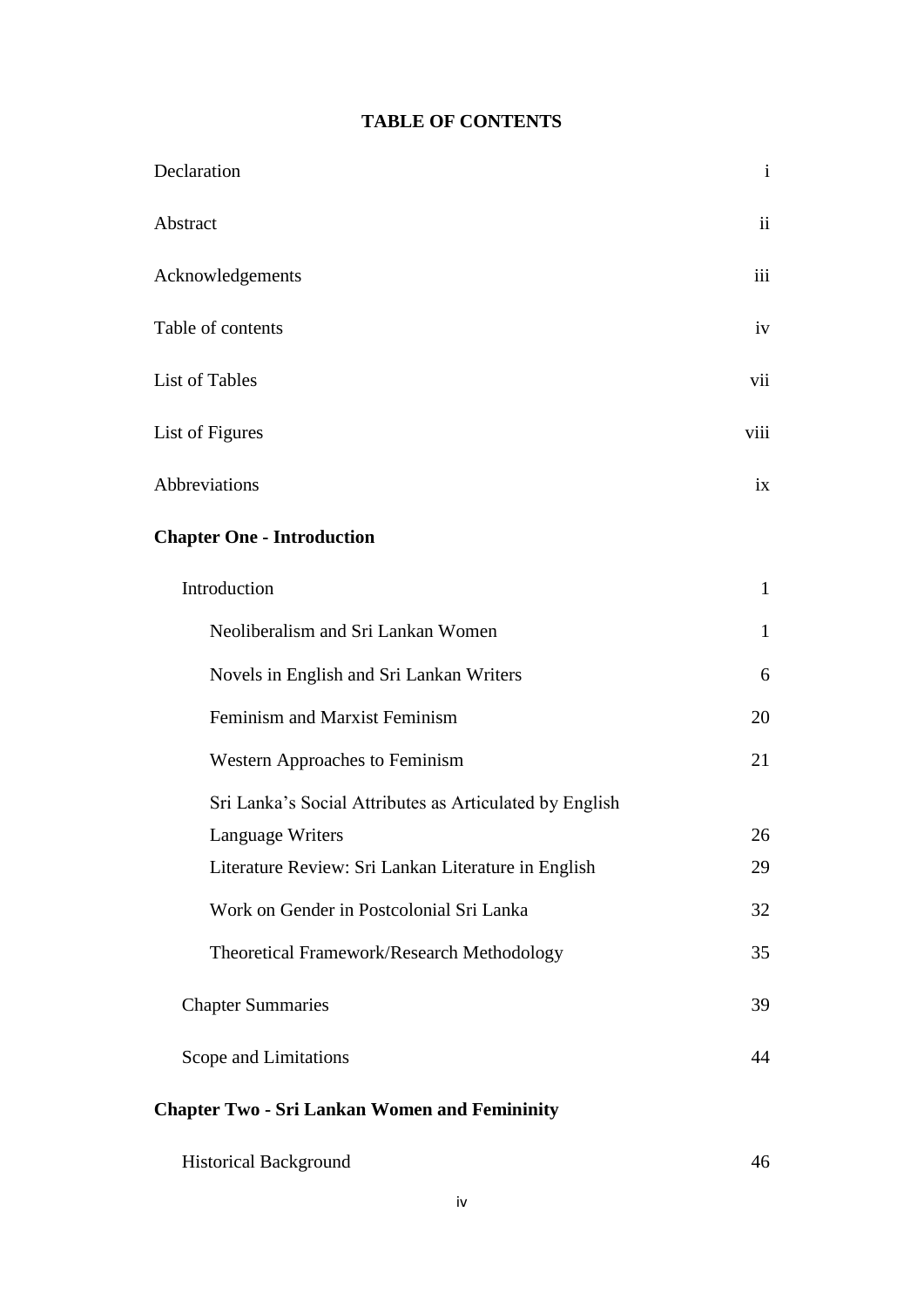| An Historical Overview of Sri Lankan Women and Femininity          |     |
|--------------------------------------------------------------------|-----|
| <b>Arising: Early Touchstones</b>                                  | 50  |
| Prehistory and Early History of Sri Lankan Women                   | 54  |
| The Vedic Era                                                      | 55  |
| The Brahmin Era                                                    | 56  |
| The Pre-colonial Era                                               | 58  |
| <b>Buddhism and Woman</b>                                          | 60  |
| Shifting Norms: The Political History of Emerging                  |     |
| Feminism in Sri Lanka                                              | 62  |
| <b>Tracking Political Emancipation</b>                             | 66  |
| Literacy Rates of Sri Lankan Women in Colonial Era                 | 66  |
| Economic Status and Advancement of Sri Lankan Women                |     |
| in the Post-colonial Era                                           | 68  |
| Political Representation of Sri Lankan Women                       | 73  |
| <b>Chapter Three - Punyakante Wijenaike: Pioneer Challenges to</b> |     |
| <b>Conformity</b>                                                  |     |
| She Dons His Attire – Emerging Feminine Desire in                  |     |
| Wijenaike's Giraya                                                 | 76  |
| Giraya and the Indigenous Setting of Walauwe                       | 80  |
| The Aricanut Cutter and the Novel Giraya                           | 81  |
| Deviation as Self-assertion                                        | 104 |
| Re-writing the Gothic as <i>Walauwe:</i> Wijenaike's <i>Amulet</i> | 108 |
| Manish-New Woman                                                   | 114 |